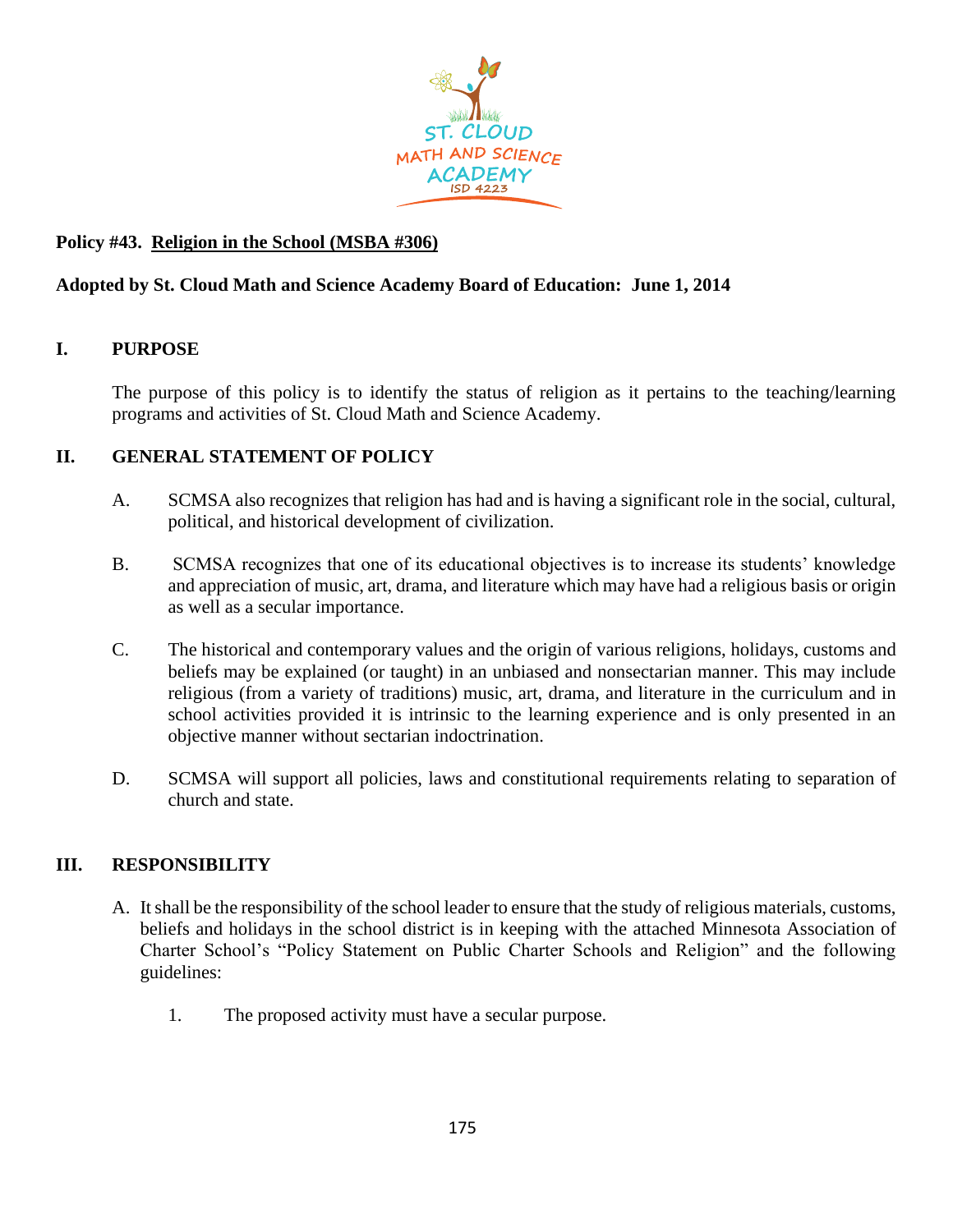- 2. The primary objective of the activity must be one that neither advances nor inhibits religion and the primary and sole purpose of the activity is to instruct about traditions and not to advance religion or religious beliefs.
- 3. The activity must not foster excessive governmental relationships with religion.
- 4. Notwithstanding the foregoing guidelines, reasonable efforts will be made to accommodate any student who wishes to be excused from attendance at school for the purpose of observance of religious holidays.
- 5. In addition, the school leader and board chair at SCMSA will:
	- Provide training to board members, administrators, teachers and staff members so that they fully understand the constitutional and legal precepts that apply to charter schools with regard to the establishment clause, the accommodation of religious needs and requirements of students, and the teaching of religion in public schools.
	- Establish policies to assure that the school is in compliance with the federal and state constitutions, laws and regulations regarding religious expression, accommodations of religious needs and requirements, and the teaching of religion in the school.
	- Continually inform and educate parents about the fact that SCMSA is a public school and about the school's policies relating to religious expression, accommodation and the teaching of religions in the school.
	- Will fully cooperate with the school's authorizer if there is a perception that the school's practices (real of otherwise) are going beyond what has been deemed constitutional in terms of accommodation or the teaching of religions. SCMSA will fully support investigations by proper authorities of any alleged violations.
- B. The school leader is required to annually develop and present for authorizer and school board review and approval directives and guidelines for the purpose of providing guidance relative to any and all teaching materials and teaching/learning schedules related to religion. Approved directives and guidelines shall be attached as an addendum to this policy.

*Legal References:* U. S. Const., amend. I Minn. Stat. § 120A.22, Subd. 12(3) (Compulsory Instruction) Minn. Stat. § 120A.35 (Absence From School for Religious Observance) *Good News Club v. Milford Central School*, 533 U.S. 98, 121 S.Ct. 2093, 150 L.Ed.2d 151 (2001) *Santa Fe Indep. Sch. Dist. v. Doe*, 530 U.S. 290, 120 S.Ct. 2266 (2000) *Tangipahoa Parish Bd. of Educ. v. Freiler*, 530 U.S. 1251, 120 S.Ct. 2706 (2000) *Lemon v. Kurtzman*, 403 U.S.602, 91 S.Ct. 2105, 29 L.Ed.2d 745 (1971) *Wigg v. Sioux Falls Sch. Dist.*, 382 F.3d 807 (8<sup>th</sup> Cir. 2004) *Doe v. School Dist. of City of Norfolk*, 340 F.3d 605 (8<sup>th</sup> Cir. 2003) *Stark v. Independent Sch. Dist. No. 640*, 123 F.3d 1068 (8th Cir. 1997) *Florey v. Sioux Falls Sch. Dist. 49-5, 619 F.2d 1311 (8<sup>th</sup> Cir. 1980) Roark v. South Iron R-1 Sch. Dist.*, 540 F.Supp.2d 1047 (E.D. Mo. 2008) *LeVake v. Independent Sch. Dist. No. 656*, 625 N.W.2d 502 (Minn. App. 2001)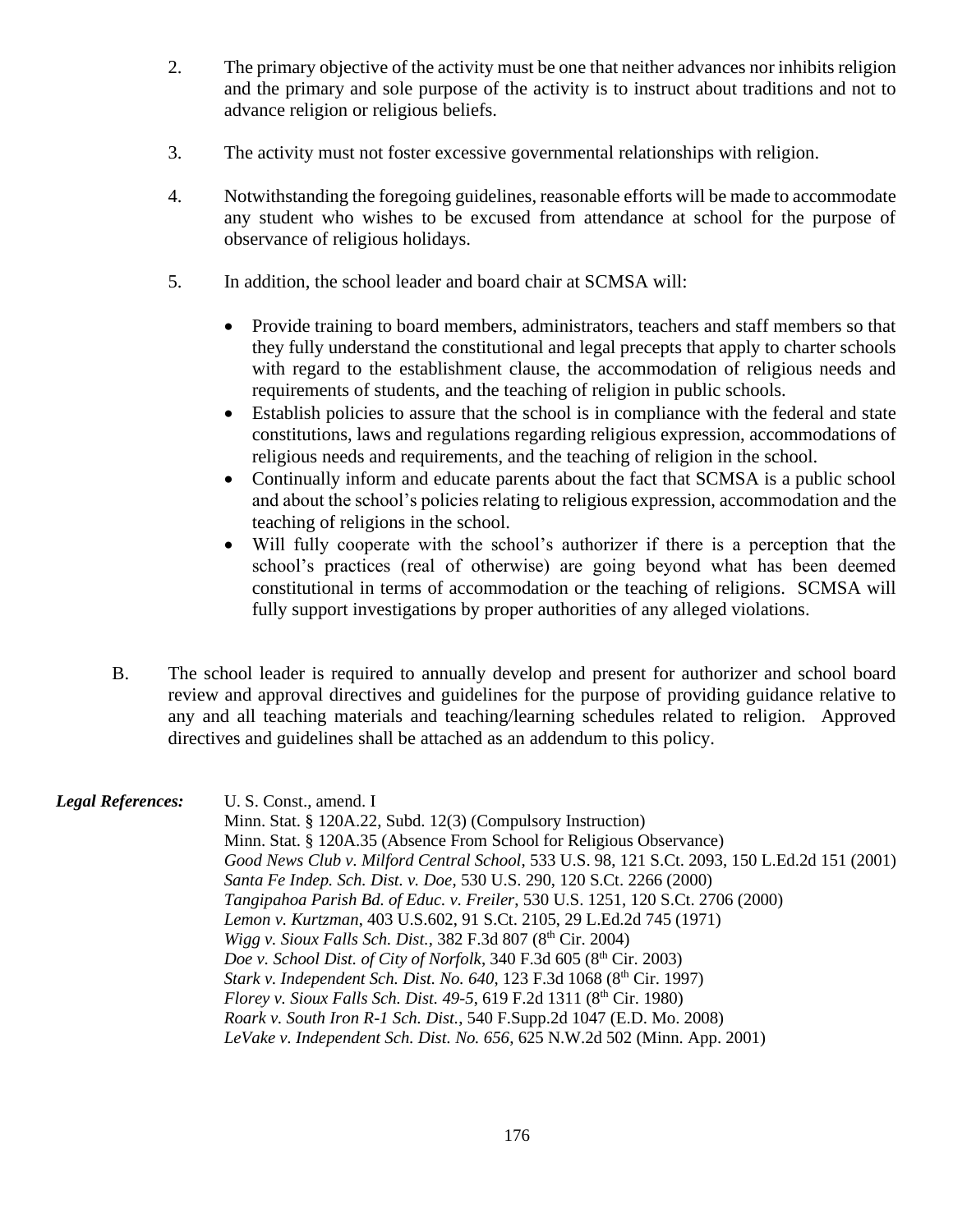Minn. Op. Atty. Gen. 169-J (Feb. 14, 1968) Minn. Op. Atty. Gen. 169-K (Oct. 21, 1949) Minn. Op. Atty. Gen. 63 (1940) Minn. Op. Atty. Gen. 120 (1924) Minn. Op. Atty. Gen. 121 (1924)

### **Minnesota Association of Charter Schools A Policy Statement on Public Charter Schools and Religion**

In establishing charter schools in 1991, the MN Legislature created a new type of organization for providing public education opportunities for the young people in Minnesota. It provided a means for a nonprofit or cooperative group of educators, parents and community folks to be granted a "public charter" for the purpose of establishing new, different and innovative public schools. The charter law, MN Statute 124.D Subd.7 explicitly states that "*A charter school is a public school and is part of the state's system of public education.*" This means that, while the organization that governs a charter school is a nonprofit or a cooperative, the school program itself is a public school.

Thus, the idea or concept of a "religious public charter school' is a fallacious concept. Such an institution is a violation of both the federal and state constitutions; such a school is contrary to the letter and spirit of Minnesota's charter school law.

By virtue of the fact that charter schools are part of the public education system in Minnesota, charter schools are covered by the First Amendment. Thus, charter schools are subject to the Establishment Clause of the United States Constitution, which is often referred to as the "separation of church and state."

"When applying the Establishment Clause to public schools, the Court often emphasizes the importance of 'neutrality' by school officials toward religion. This means that public schools may neither inculcate nor inhibit religion. They also may not prefer one religion over another – or religion over non-religion." I Thus, charter schools as public schools should not do anything that promotes a particular religion or faith.

The Minnesota Association of Charter Schools believes that, while public education and religious institutions both seek to instill civic and moral ideals in young people, public charter schools and religious institutions have different, distinct and unique roles in the development of young people.

Therefore:

- We expect that every charter school has an initiative to assure that board members, administrators, teachers and staff members know and understand the constitutional and legal precepts that apply to charter schools with regard to the establishment clause, the accommodation of religious needs and requirements of students, and the teaching of religion in public schools.
- We expect that every charter school board has established policies to assure that the school is in compliance with the federal and state constitutions, laws and regulations regarding religious expression, accommodations of religious needs and requirements, and the teaching of religion in the school.
- We expect that every charter school has an initiative to continually inform and educate parents about the fact that charter schools are public schools and about the school policies related to religious expression, accommodation and the teaching of religions in the school.